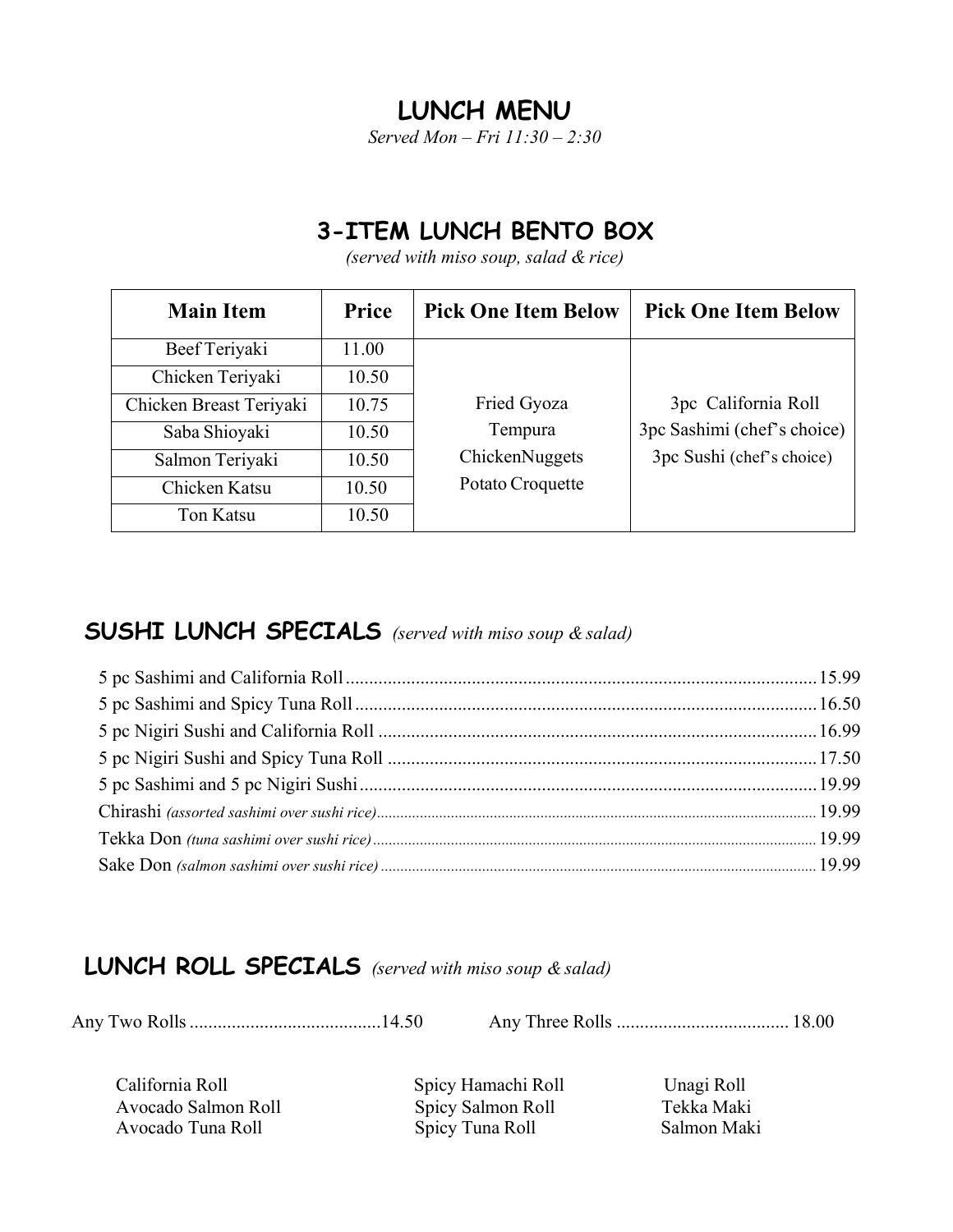#### **APPETIZER**

| 2. Bacon Asparagus (grilled on skewer 2pc)  7.50 |  |
|--------------------------------------------------|--|
|                                                  |  |
|                                                  |  |
| 5. Calamari Steak (breaded deep fried)8.99       |  |
|                                                  |  |
|                                                  |  |
|                                                  |  |
|                                                  |  |
|                                                  |  |

| 10. Hamachi Kama (grilled hamachi jaw) 13.99    |  |
|-------------------------------------------------|--|
|                                                 |  |
| 12. Ika Shioyaki (grilled squid) 10.99          |  |
|                                                 |  |
|                                                 |  |
|                                                 |  |
|                                                 |  |
| 17. Yaki Tori (chicken skewer w/onion 2pc) 6.99 |  |
|                                                 |  |

## **SOUP, SALAD & RICE**

#### **TEMPURA**

| 2. Mixed Tempura (shrimp & vegetable)9.50 |  |
|-------------------------------------------|--|
|                                           |  |

## **NOODLE**

| 1. Udon (Vegetable, Chicken or Tempura)  12.50 |  |
|------------------------------------------------|--|
|                                                |  |
| 3. Yaki Soba (stir fried)                      |  |
|                                                |  |
|                                                |  |
|                                                |  |

| 5. Sukiyaki (Chicken, Beef or Seafood)16.50 |  |
|---------------------------------------------|--|
| 6. Yaki Udon (stir fried thick noodle)      |  |

## **KID'S BENTO SPECIAL\* 8.99**

**\*For Age 12 & Under Only**

Choose ONE Item from Each Box *(served with salad & Rice)*

Beef Teriyaki Chicken Teriyaki Chicken Breast Teriyaki Salmon Teriyaki Chicken Katsu

2pc Shrimp Tempura 3pc Gyoza 3pc California Roll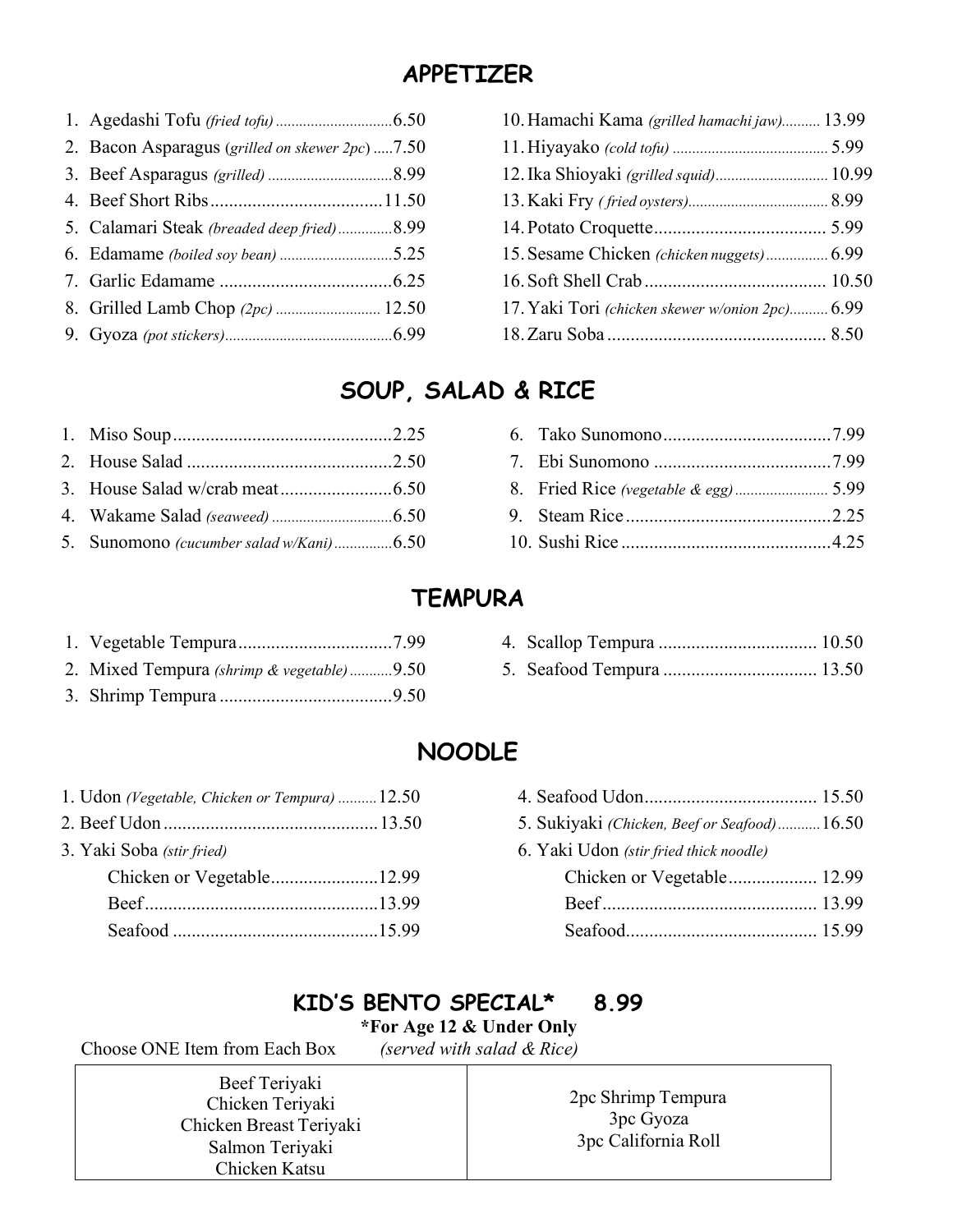## **3-ITEM COMBINATION DINNER 20.50**

*(served with miso soup, salad & rice)*

Choose any Three Items (Duplicate items are subject to additional charge)

| Beef Teriyaki           | Saba Shioyaki    | Agedashi Tofu | California Roll  |
|-------------------------|------------------|---------------|------------------|
| Chicken Teriyaki        | Chicken Katsu    | Gyoza         | Tekka Maki       |
| Chicken Breast Teriyaki | Pork Katsu       | Yaki Tori     | 3pc Nigiri Sushi |
| Salmon Teriyaki         | Potato Croquette | Mixed Tempura | 4pc Sashimi      |
|                         |                  |               |                  |

#### **ENTREE**

*(served with miso soup, salad & rice)*

| 5. Calamari Steak (breaded deep fried)  16.50 |  |
|-----------------------------------------------|--|

 $\Gamma$ 

6. Grilled Lamb Chop *(3pc) ........................* .20.50

#### **DONBURI (Over Rice)**

*(served with miso soup & salad)*

| 3. Chicken Breast Teriyaki Don  16.50 |  |
|---------------------------------------|--|
|                                       |  |

5. Chicken Katsu Don*(cutlet w/egg & sauce)*.14,99

| 6. Ton Katsu Don(pork cutlet w/egg & sauce).14.99 |  |
|---------------------------------------------------|--|
| 7. Oyako Don (chicken w/egg & sauce)14.99         |  |
|                                                   |  |
| 9. Chirashi (sashimi over sushi rice) 21.99       |  |
| 10. Tekka Don (tuna sashimi over sushi rice)21.99 |  |

#### **CHEF'S SPECIALTIES**

| 3. Hawaiian Poke' (Tuna, onion, seaweed, sesame seeds, macadamia nuts, masago & scallions: spicy) 15.50 |  |
|---------------------------------------------------------------------------------------------------------|--|
|                                                                                                         |  |
|                                                                                                         |  |
|                                                                                                         |  |
|                                                                                                         |  |
|                                                                                                         |  |
|                                                                                                         |  |
|                                                                                                         |  |
|                                                                                                         |  |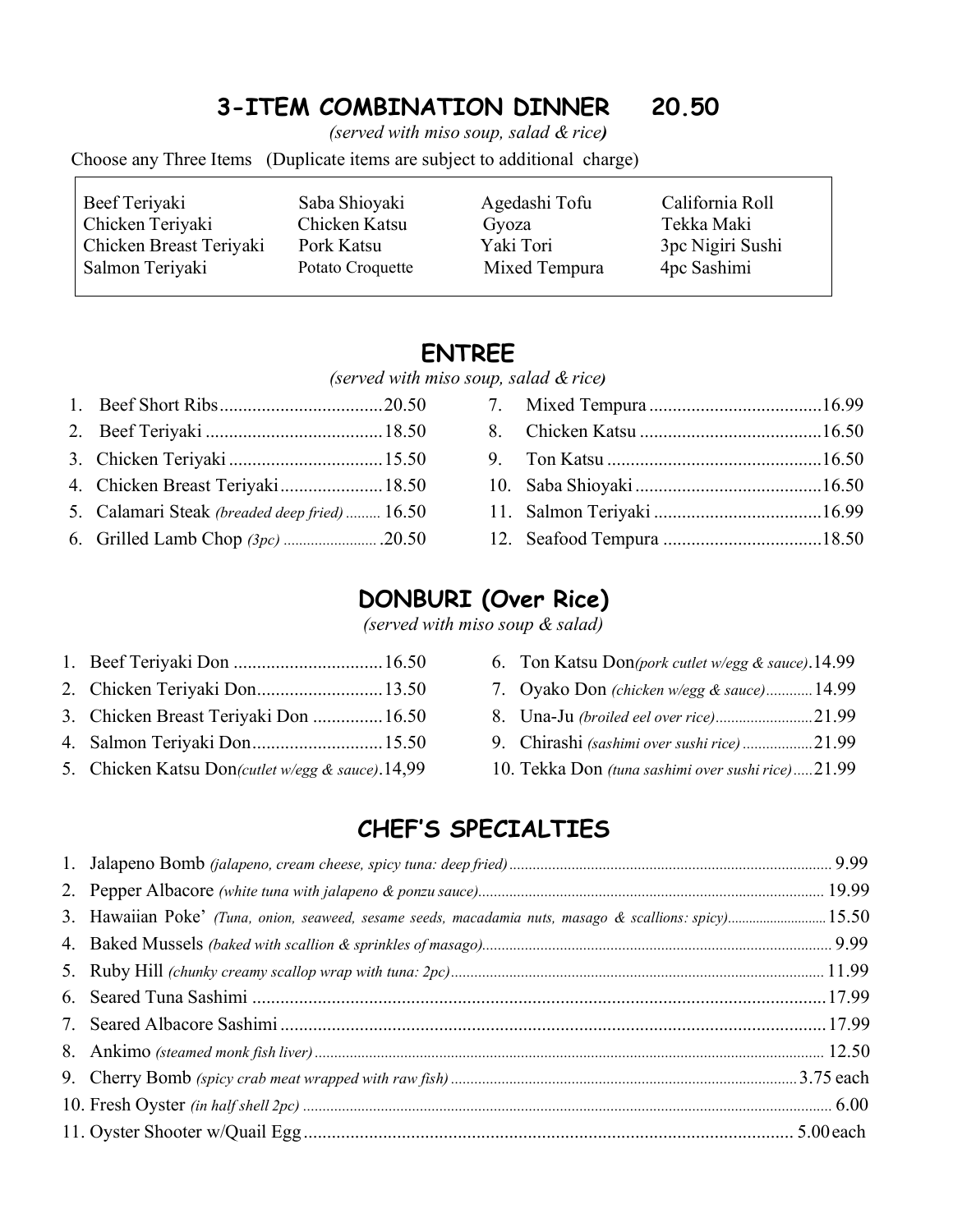## **SUSHI A-LA-CARTE**

#### *(Two pieces per order)*

- 1. Albacore *(White Tuna).........*5.50
- 2. Amaebi *(Sweet Shrimp)........*9.50
- 3. Ebi *(Cooked Shrimp)...............*5.25
- 4. Hamachi *(Yellow Tail) .........*5.50
- 5. Hirame *(Halibut)...................*6.00
- 6. Hotategai *(Scallop)..............*5.50
- 7. Ika *(Squid)...............................*5.00
- 8. Ikura *(Salmon Roe) ................*6.25
- 9. Inari *(Bean Curd)...................*4.25 10. Kani Kama *(Crab Meat).....*4.75 11. Maguro *(Tuna)* ............. 5.50
- 12. Saba *(Mackerel)* ............. 5.00
- 13. Sake *(Fresh Salmon)* ........ 5.50
- 14. Smoked Salmon ......... 5.50
- 15. Tai *(Red Snapper)*............ 5.00
- 16. Tako *(Octopus)* .............. 5.50



- 17. Tamago *(Egg Cake) .............*4.50
- 18. Tobiko *(Flying Fish Roe) .....*5.50
- 19. Unagi *(Broiled Eel) ...............*5.50
- 20. Uni *(Sea Urchin)...........................*\*
- 21. O-Toro *(Fatty Tuna) ....................*\*

*Quail Egg-Add \$0.75 each \*Ask for Availability & Price*



## **SASHIMI A-LA-CARTE**

*(Hamachi, Sake, Tuna, Albacore….etc, or assorted)*

| 1. Small (Approx. 6pcs)        |  |
|--------------------------------|--|
|                                |  |
| Tuna and/or Hamachi only 15.99 |  |
| 2. Medium (Approx. 10 pcs)     |  |
|                                |  |
|                                |  |

| 3. Large (Approx. 14pcs)   |  |
|----------------------------|--|
|                            |  |
|                            |  |
| 4. Gourmet (Approx. 25pcs) |  |
|                            |  |
|                            |  |



### 1. 6pc assorted Nigiri Sushi & Small Sashimi .................................................................................... 28.99 2. 8pc assorted Nigiri Sushi & Medium Sashimi ................................................................................ 39.99 3. Senro Boat Special (*18pc assorted Nigiri & 25pc assorted Sashimi*)......................................................... 91.99 4. Nigiri Classic *(5pc assorted Nigiri Sushi)..................................................................................................................*12.99 5. Nigiri Combo *(8pc assorted Nigiri Sushi) .................................................................................................................*19.99 6. Nigiri Deluxe *(8pc assorted Nigiri Sushi & 6pc California Roll) .............................................................................*24.99 7. Nigiri Gourmet *(18pc assorted Nigiri).......................................................................................................................*43.99

**SUSHI & SASHIMI COMBO**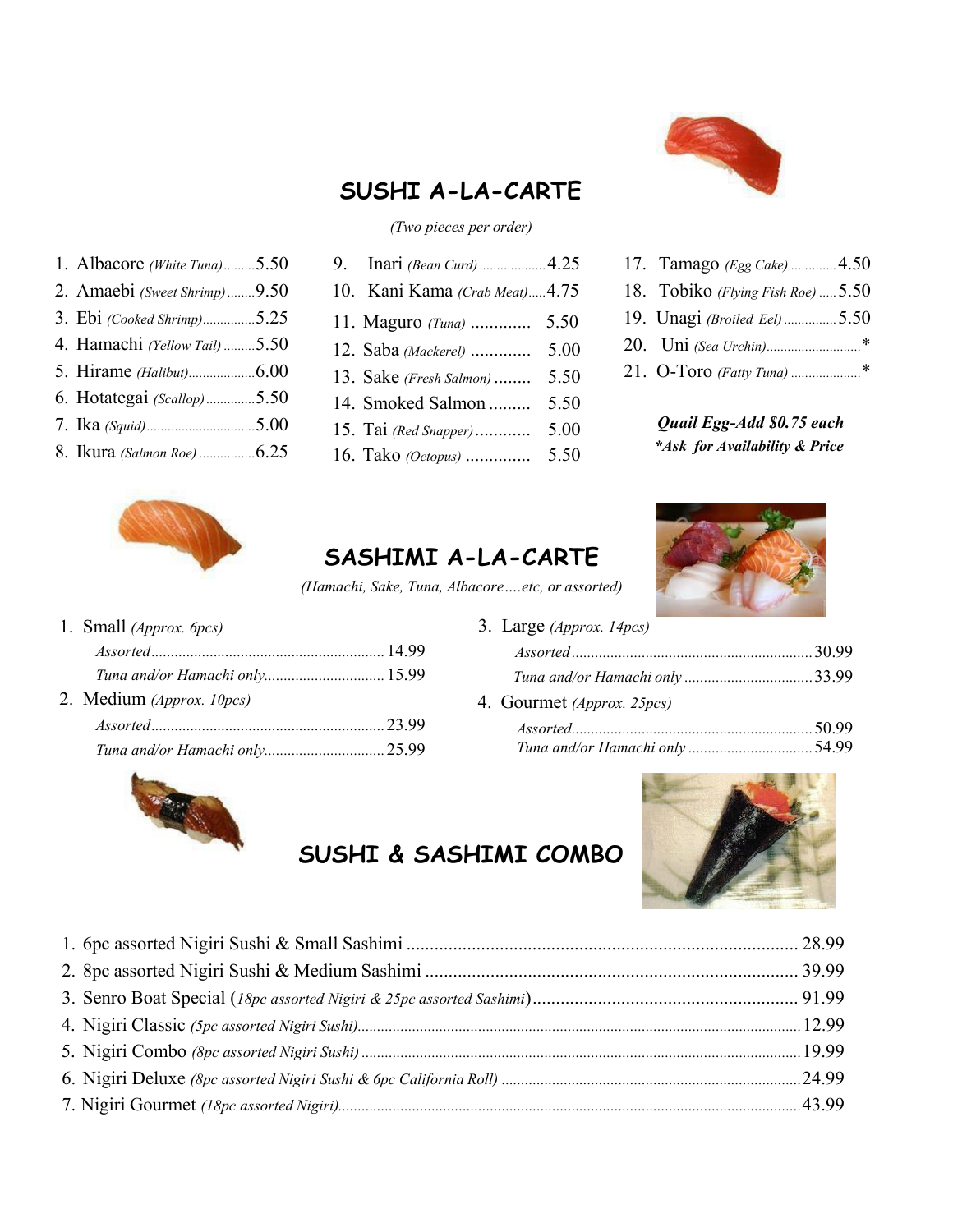*Soy paper available upon request for \$1.00 additional charge All Ordinary and Signature rolls may contain fish eggs, green onions and sesame seeds.*

## **ORIGINAL MAKI**

## **ORDINARY ROLLS**

| 1.  |                                                                                              |                |
|-----|----------------------------------------------------------------------------------------------|----------------|
| 2.  |                                                                                              | Senr           |
| 3.  |                                                                                              |                |
| 4.  |                                                                                              |                |
| 5.  |                                                                                              |                |
| 6.  |                                                                                              |                |
| 7.  |                                                                                              |                |
| 8.  |                                                                                              | <b>Shrimp</b>  |
| 9.  |                                                                                              |                |
| 10. |                                                                                              |                |
| 11. |                                                                                              |                |
| 12. |                                                                                              |                |
|     |                                                                                              |                |
|     |                                                                                              | <b>Super I</b> |
|     |                                                                                              |                |
| 16. |                                                                                              |                |
|     | 17. Philadelphia Roll (smoked & fresh salmon, cream cheese, cucumber & green onion:6pc) 7.99 |                |
|     |                                                                                              |                |
|     |                                                                                              |                |
|     |                                                                                              | <b>Orange</b>  |
| 21. |                                                                                              |                |
| 22. |                                                                                              |                |
| 23. |                                                                                              |                |
|     |                                                                                              |                |
|     |                                                                                              |                |
|     |                                                                                              | Hot I          |
|     |                                                                                              |                |









**Dynamite** 



**Orange Blossom**



**Night** 





**Senro Blast**